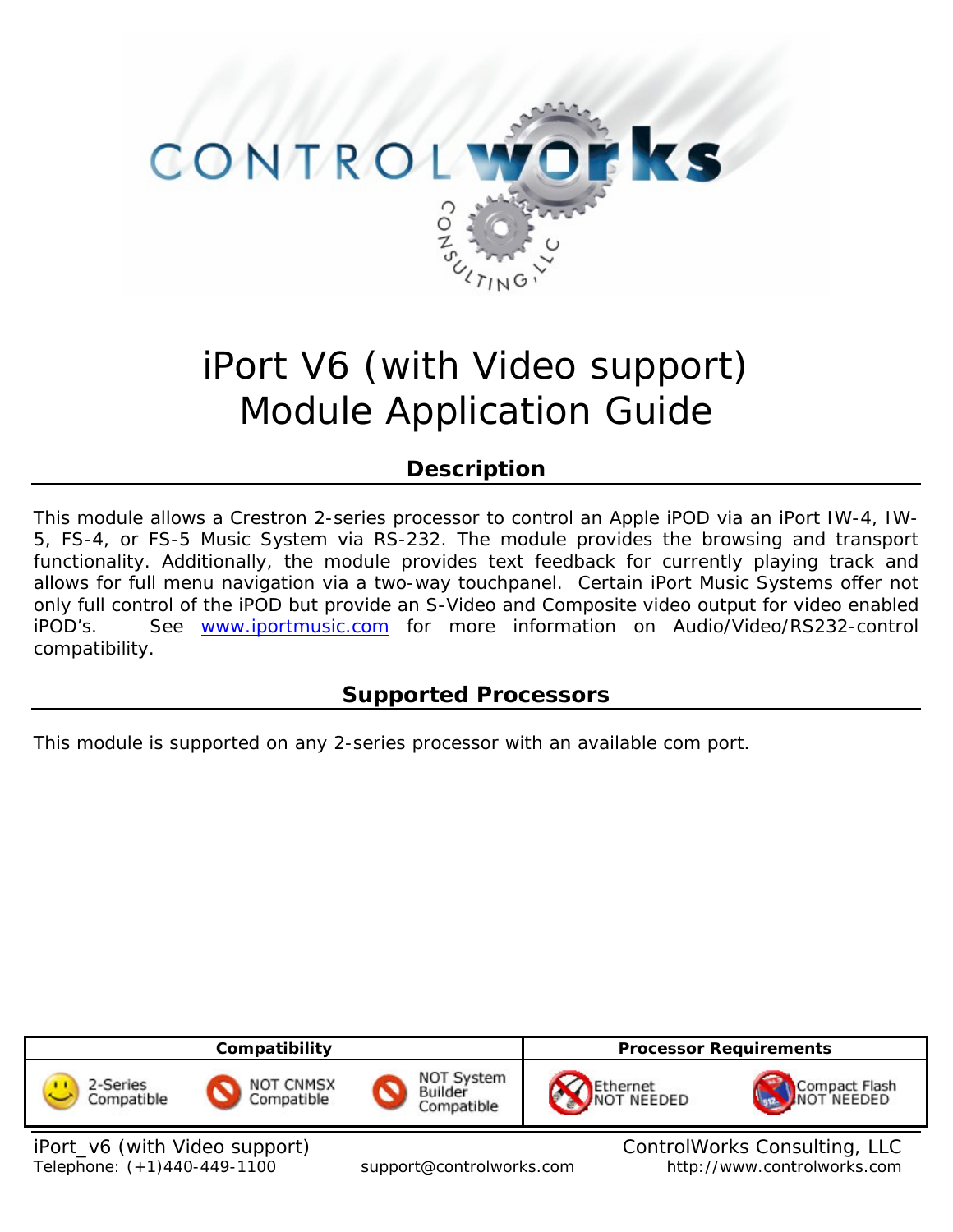Please refer to the demonstration program for an example implementation of the module. In SIMPL Windows, configure the serial port that the iPort is connected to with the following communication parameters: 19,200 BPS, No Parity, 8 Data Bits, 1 Stop Bit, No Handshaking. Use the control cable supplied with the iPort.

When an iPOD is inserted into the iPort, it will immediately be queried for name, repeat status, and shuffle status.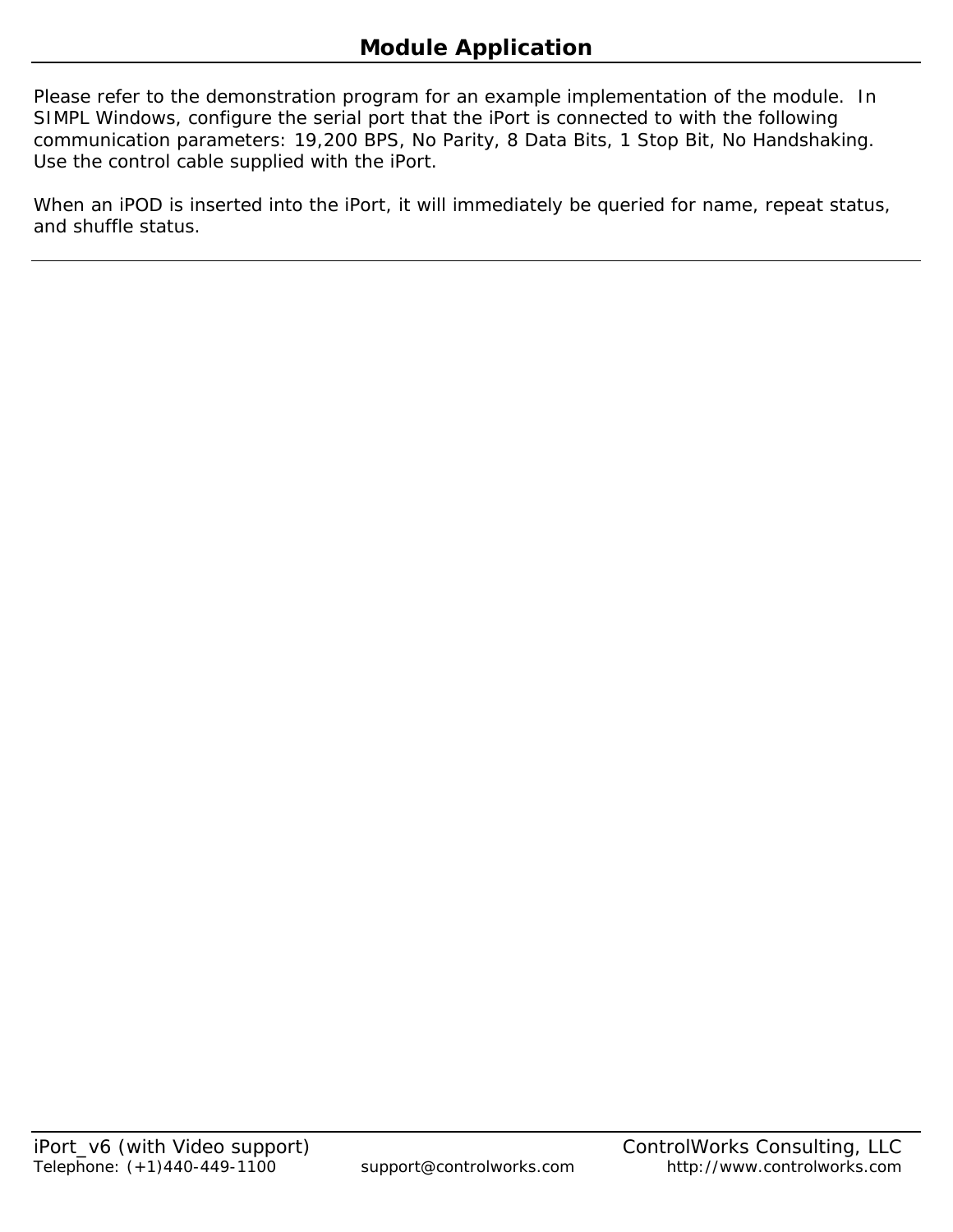# **Signal and Parameter Descriptions**

Bracketed signals such as "[signal\_name]" are optional signals

### **DIGITAL INPUTS**

| mode (this is automatically done within the module) |  |
|-----------------------------------------------------|--|
|                                                     |  |
|                                                     |  |
|                                                     |  |
|                                                     |  |
|                                                     |  |
|                                                     |  |
|                                                     |  |
|                                                     |  |
|                                                     |  |
|                                                     |  |
|                                                     |  |
|                                                     |  |
|                                                     |  |
|                                                     |  |
|                                                     |  |
|                                                     |  |
|                                                     |  |

### **ANALOG INPUTS**

|--|--|--|--|--|--|--|

### **SERIAL INPUTS**

|--|--|--|--|--|--|--|--|

### **DIGITAL OUTPUTS**

| the next shuffled album) |
|--------------------------|
|                          |
|                          |
|                          |
|                          |

### **ANALOG OUTPUTS**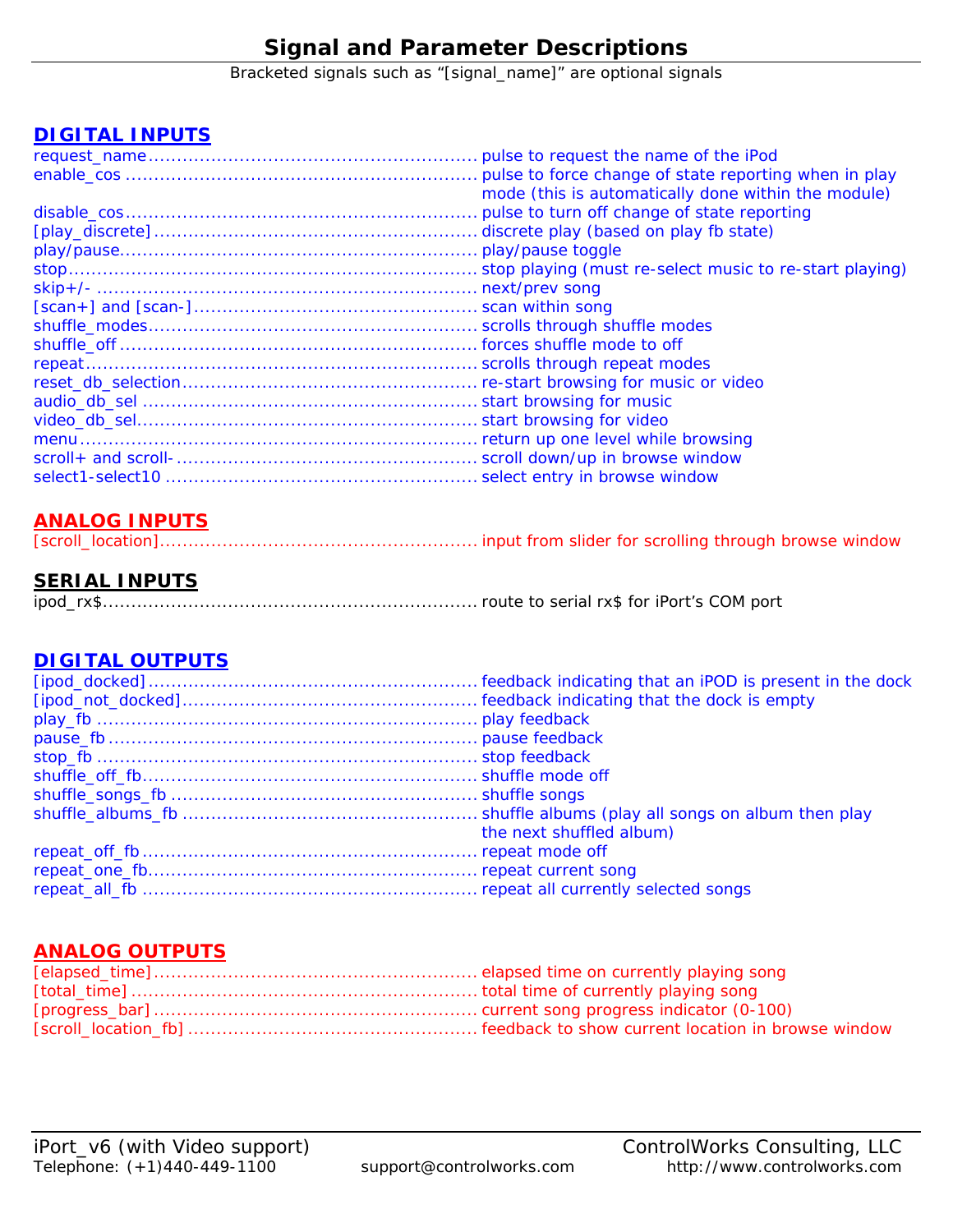# **SERIAL OUTPUTS**

### **PARAMETERS**

|  | Default is 10. Valid range is 6 to 10 (smaller values |  |
|--|-------------------------------------------------------|--|
|  | may be used for small format panels, e.g CT-1000)     |  |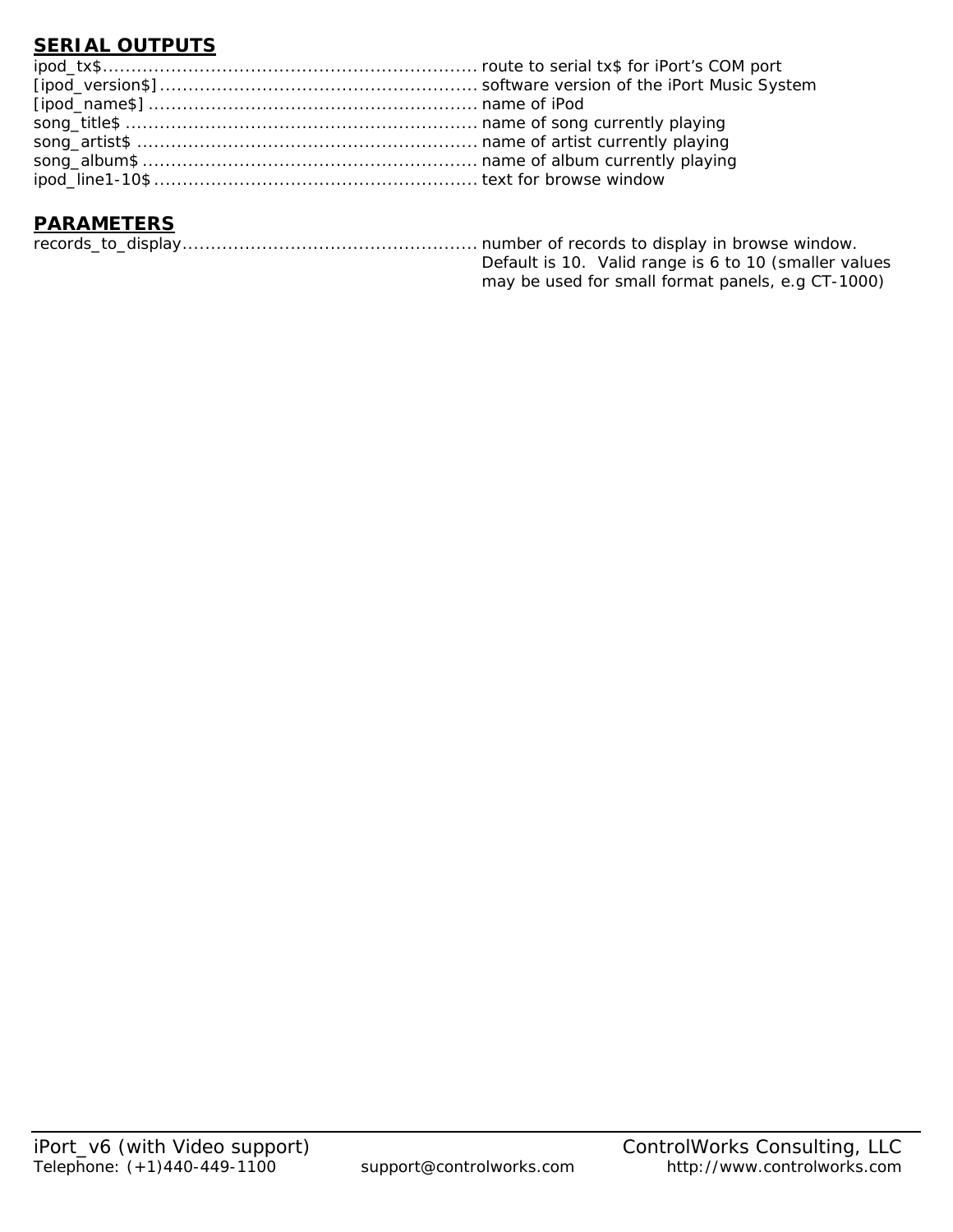This module is supported by ControlWorks Consulting, LLC. Should you need support for this module please email support@controlworks.com or call us at 440-449-1100. ControlWorks normal office hours are 9 AM to 5 PM Eastern, Monday through Friday, excluding holidays.

Before calling for support, please ensure that you have loaded and tested operation using the included demonstration program and touchpanel(s) to ensure that you understand the correct operation of the module. It may be difficult for ControlWorks to provide support until the demonstration program is loaded.

Updates, when available, are automatically distributed via Email notification to the address entered when the module was purchased. In addition, updates may be obtained using your username and password at http://www.thecontrolworks.com/customerlogin.aspx.

# **Distribution Package Contents**

The distribution package for this module should include: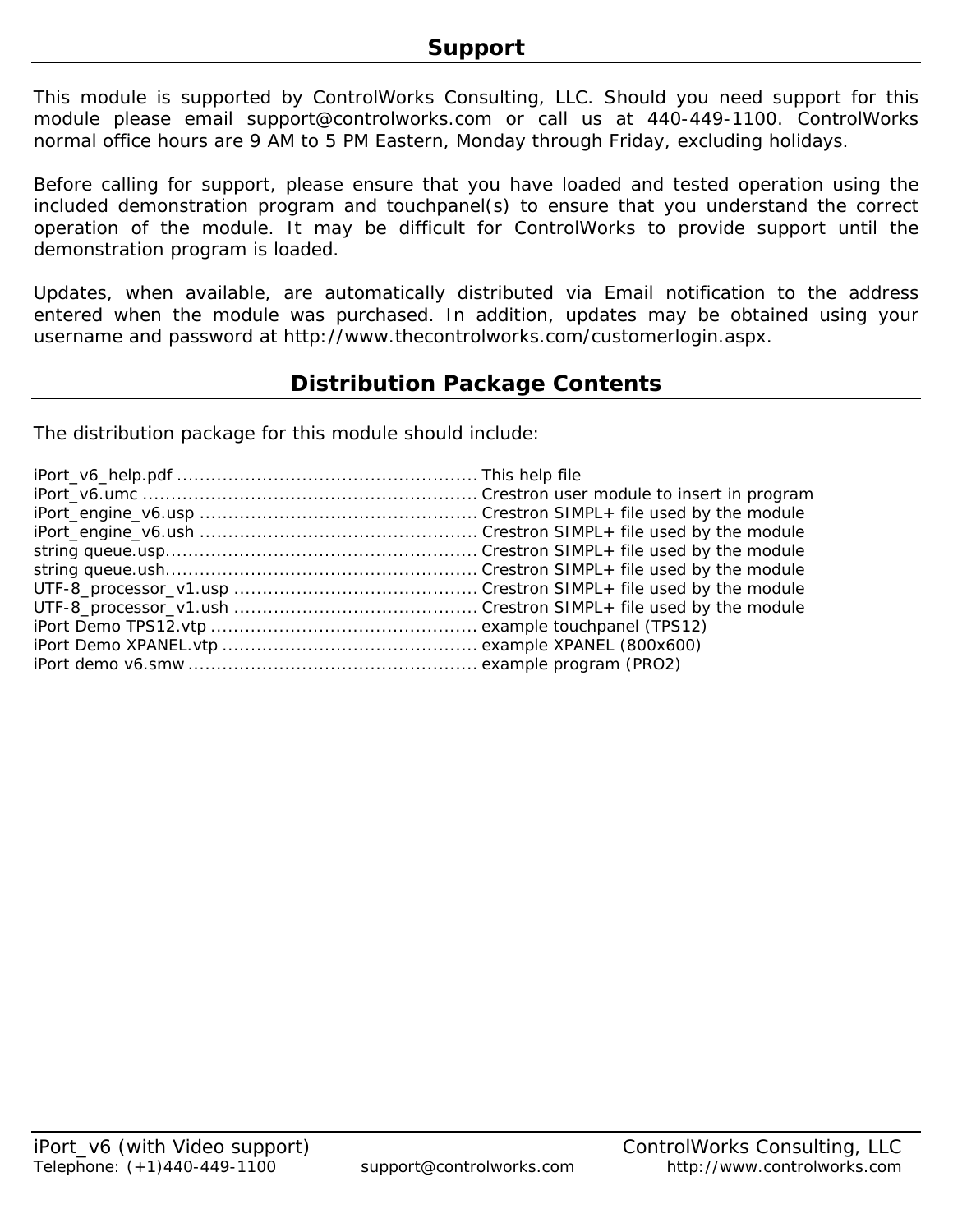V6 bob@controlworks.com 2007.10.03

Updated touchpanel template/help files. Remapped all joins. Corrected issue where Music Video selection was off by one because iPort doesn't return "ALL" as the first selection. Changed iPod docking/undocking events to gather data on initial docking and clear fields when undocked. Cleaned up the UMC wrapper. Removed poll\_for\_status input function.

V5 bob@controlworks.com 2007.08.08 Initial release with Video support.

V4 lincoln@controlworks.com 2006.05.01 Added UTF-8 Processing Logic;

bob@controlworks.com 2006.05.04

Added menu command. Added discrete play command. Added scroll ability from category screen. Added support for Audiobooks and Podcasts. Corrected error condition from rapid presses or sliding on scroll bar.

V3 bob@controlworks.com 2005.11.4

Added logic to query for song info upon selection after reports of module not updating. Test Manager trace shows that iPort is not always reporting the song change. There may still be instances with certain iPod/iPort combinations whereby change of state notification fails.

- V2 bob@controlworks.com 2005.09.16 Internal. Feedback issue changes for internal testing.
- V1 bob@controlworks.com 2005.09.16 Initial release

# **Development Environment**

Version 6 of this module was developed on the following hardware and software. Different versions of hardware or software may or may not operate properly. If you have questions, please contact us.

### **Hardware**

Crestron PRO2 Processor v3.155.1240

### **Software**

Crestron Database Version 18.8.8 Crestron Symbol Library Version 487 Crestron Device Library Version 487

Crestron SIMPL Windows Version 2.08.41 Build:2007030:3 Crestron Vision Tools Pro-e Version 3.7.2.1 Build:20070824:1

### **iPort Firmware**

IW-5 Version 1.3.1